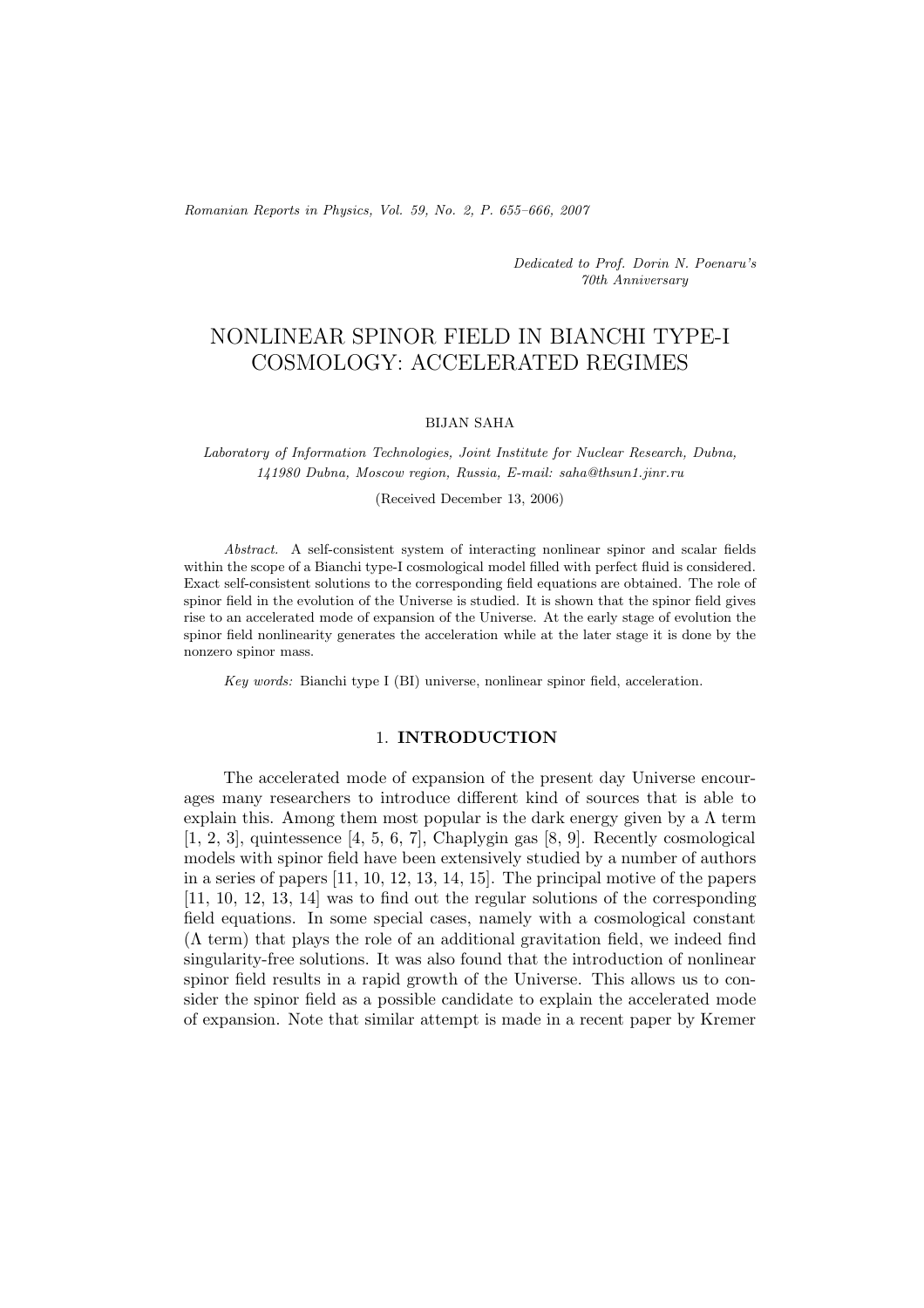*et. al.* [16]. In this paper we study the role of a spinor field in generating an accelerated mode of expansion of the Universe. Since similar systems, though from different aspects were thoroughly studied in [13, 14], to avoid lengthy calculations regarding spinor and scalar fields, we mainly confine ourselves to the study of master equation describing the evolution of BI Universe. We here give the solutions to the spinor and scalar field equations, details of these solutions can be found in [13, 14].

## 2. **BASIC EQUATIONS: A BRIEF JOURNEY**

We consider a self consistent system of nonlinear spinor and scalar fields within the scope of a Bianchi type-I gravitational field filled with a perfect fluid. The spinor and the scalar field is given by the Lagrangian

$$
\mathcal{L} = \frac{i}{2} \left[ \bar{\psi} \gamma^{\mu} \nabla_{\mu} \psi - \nabla_{\mu} \bar{\psi} \gamma^{\mu} \psi \right] - m \bar{\psi} \psi + F + \frac{1}{2} (1 + \lambda_1 F_1) \varphi_{,\alpha} \varphi^{\alpha}, \qquad (1)
$$

where  $\lambda_1$  is the coupling constant and F and  $F_1$  are some arbitrary functions of invariants generated from the real bilinear forms of a spinor field. Here we assume  $F = F(I, J)$  and  $F_1 = F_1(I, J)$  with  $I = S^2$ ,  $S = \bar{\psi}\psi$ ,  $J = P^2$  and  $P = i\bar{\psi}\gamma^5\psi.$ 

The gravitational field is chosen in the form

$$
ds^2 = dt^2 - a_1^2 dx_1^2 - a_2^2 dx_2^2 - a_3^2 dx_3^2,
$$
\n(2)

where  $a_i$  are the functions of t only and the speed of light is taken to be unity. We also define

$$
\tau = a_1 a_2 a_3. \tag{3}
$$

We consider the spinor and scalar field to be space independent. In that case for the spinor and the scalar fields and metric functions we find the following expressions [14].

For  $F = F(I)$  we find  $S = C_0/\tau$  with  $C_0$  being an integration constant. The components of the spinor field in this case read

$$
\psi_{1,2}(t) = (C_{1,2}/\sqrt{\tau})e^{-i\beta}, \quad \psi_{3,4}(t) = (C_{3,4}/\sqrt{\tau})e^{i\beta}, \tag{4}
$$

with the integration constants obeying  $C_0$  as  $C_0 = C_1^2 + C_2^2 - C_3^2 - C_4^2$ . Here  $\beta = \int (m - \mathcal{D}) dt$  with  $\mathcal{D} = dF/dS + (\lambda_1 \dot{\varphi}^2/2)dF_1/dS$ .

For  $F = F(J)$  in case of massless spinor field we find  $P = D_0/\tau$ . The corresponding components of the spinor field in this case read: with

$$
\psi_{1,2} = (D_{1,2}e^{i\sigma} + iD_{3,4}e^{-i\sigma})/\sqrt{\tau},
$$
  
\n
$$
\psi_{3,4} = (iD_{1,2}e^{i\sigma} + D_{3,4}e^{-i\sigma})/\sqrt{\tau},
$$
\n(5)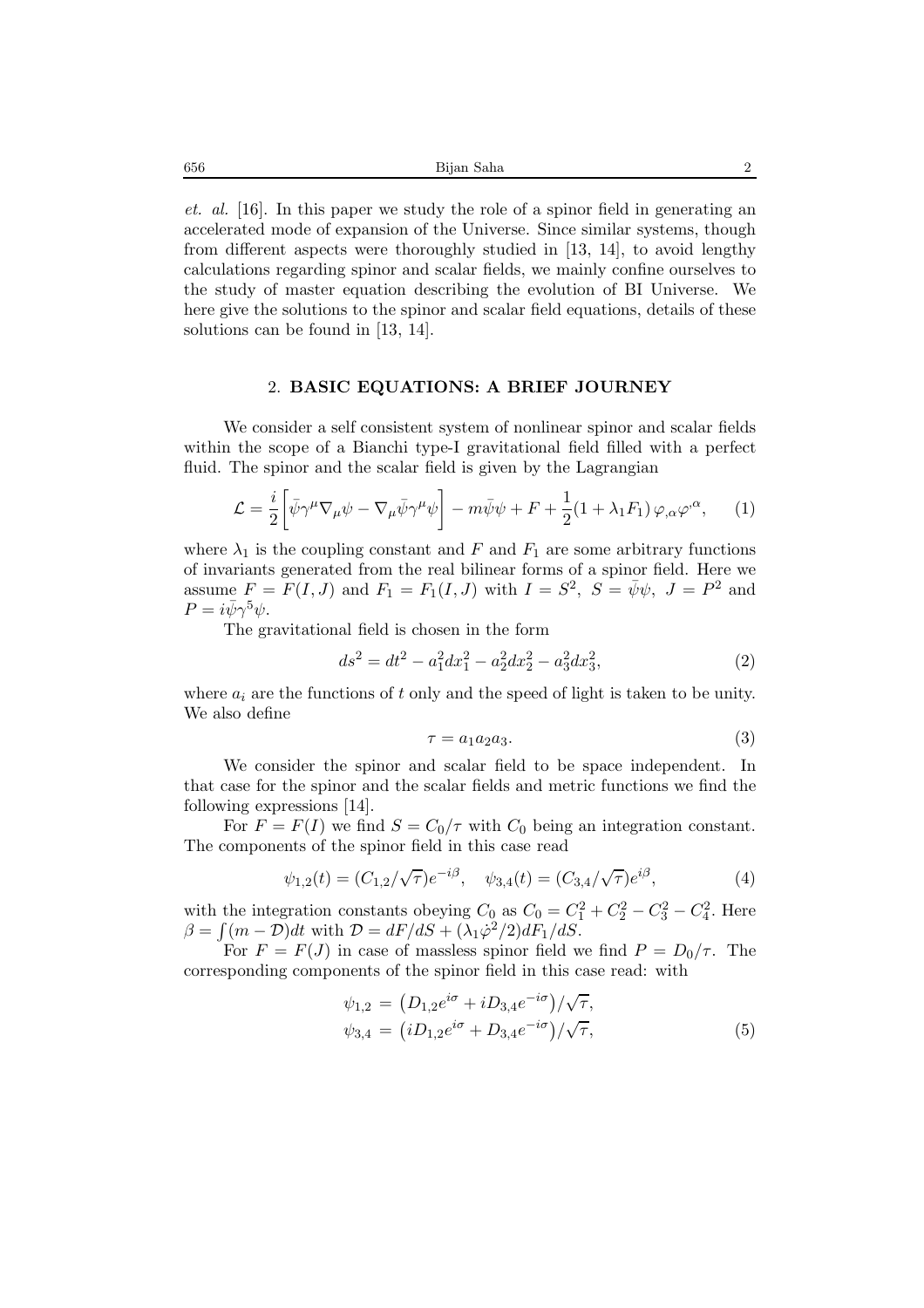with  $D_0 = 2(D_1^2 + D_2^2 - D_3^2 - D_4^2)$ . Here  $\sigma = \int \mathcal{G}dt$  with  $\mathcal{G} = dF/dP +$  $+(\lambda_1\dot{\varphi}^2/2)dF_1/dP$ .

For the scalar field we find

$$
\varphi = C \int \frac{dt}{\tau (1 + \lambda_1 F_1)} + C_1, \tag{6}
$$

where  $C$  and  $C_1$  are the integration constants.

Solving the Einstein equation for the metric functions we find

$$
a_i(t) = A_i[\tau(t)]^{1/3} \exp\Big[X_i \int [\tau(t')]^{-1} dt'\Big],\tag{7}
$$

with the integration constants  $A_i$  and  $X_i$  obeying  $A_1A_2A_3 = 1$  and  $X_1 + X_2 +$  $X_3 = 0$ . Note that to evaluate the metric functions at any given time  $\tilde{t}$  we should first integrate  $\int \frac{dt}{\tau}$ , and only then substitute t by  $\tilde{t}$ .

The theoretical arguments [17] and recent experimental data which support the existence of an anisotropic phase that approaches an isotropic one, led us to consider the models of Universe with anisotropic background. On the other hand the isotropy of the present-day Universe lead us to study how the initially anisotropic BI space-time can evolve into an isotropic Friedman-Robertson-Walker (FRW) one. Since for the FRW Universe  $a_1(t) = a_2(t)$  $a_3(t)$ , for the BI universe to evolve into a FRW one we should set  $D_1 = D_2 =$  $D_3 = 1$ . Moreover, the isotropic nature of the present Universe leads to the fact that the three other constants  $X_i$  should be close to zero as well, i.e.,  $|X_i| \ll 1$  (i = 1, 2, 3), so that  $X_i \int [\tau(t)]^{-1} dt \to 0$  for  $t < \infty$  (for  $\tau(t) = t^n$  with  $n > 1$ , the integral tends to zero as  $t \to \infty$  for any  $X_i$ ). The rapid growth of the Universe due to the introduction of the nonlinear spinor field to the system results in the earlier isotropization.

As is seen from Eqs.  $(4)$ ,  $(5)$ ,  $(6)$  and  $(7)$ , the spinor, scalar and metric functions are in some functional dependence of  $\tau$ . It should be noted that besides these, other physical quantities such as spin-current, charge etc. and invariant of space-time are too expressed via  $\tau$  [13, 14]. It should be noted that at any space-time points where  $\tau = 0$  the spinor, scalar and gravitational fields become infinity, hence the space-time becomes singular at this point [14]. So it is very important to study the equation for  $\tau$  (which can be viewed as master equation) in details, exactly what we shall do in the section to follow. In doing so we analyze the role of spinor field in the character of evolution.

# 3. **EVOLUTION OF BI UNIVERSE AND ROLE OF SPINOR FIELD**

In this section we study the role of spinor field in the evolution of the Universe. But first of all let me qualitatively show the differences that occur at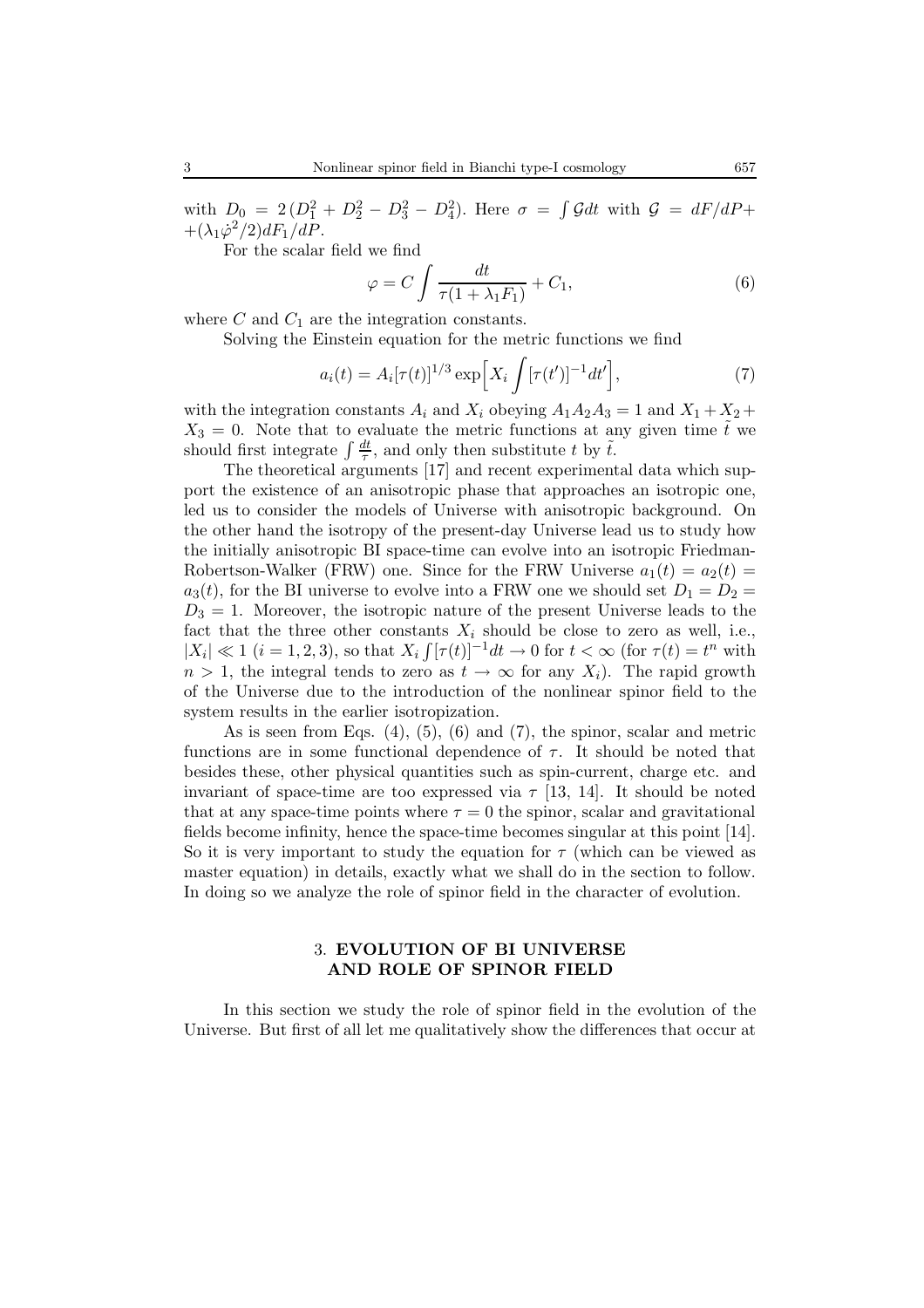658 Bijan Saha 4

the later stage of expansion depending on how the sources of the gravitational field were introduced in the system. In doing so we write the Einstein equation in the following form:

$$
\frac{\ddot{a}_2}{a_2} + \frac{\ddot{a}_3}{a_3} + \frac{\dot{a}_2}{a_2} \frac{\dot{a}_3}{a_3} = \kappa T_1^1 + \Lambda,\tag{8}
$$

$$
\frac{\ddot{a}_3}{a_3} + \frac{\ddot{a}_1}{a_1} + \frac{\dot{a}_3}{a_3} \frac{\dot{a}_1}{a_1} = \kappa T_2^2 + \Lambda,\tag{9}
$$

$$
\frac{\ddot{a}_1}{a_1} + \frac{\ddot{a}_2}{a_2} + \frac{\dot{a}_1}{a_1} \frac{\dot{a}_2}{a_2} = \kappa T_3^3 + \Lambda,\tag{10}
$$

$$
\frac{\dot{a}_1}{a_1}\frac{\dot{a}_2}{a_2} + \frac{\dot{a}_2}{a_2}\frac{\dot{a}_3}{a_3} + \frac{\dot{a}_3}{a_3}\frac{\dot{a}_1}{a_1} = \kappa T_0^0 + \Lambda.
$$
 (11)

Here  $\Lambda$  is the cosmological constant,  $T_{\mu}^{\nu}$  is the energy-momentum tensor of the source field. Eq. (11) is thoroughly studied in [13]. After a little manipulation from (11) one finds the equation for  $\tau$  which is indeed the acceleration equation and has the following general form:

$$
\frac{\ddot{\tau}}{\tau} = \frac{3}{2}\kappa \left( T_1^1 + T_0^0 \right) + 3\Lambda,\tag{12}
$$

Note also that here a positive  $\Lambda$  corresponds to the universal repulsive force which is often considered as a form of dark energy, while a negative one gives an additional gravitational force.

The Bianchi identity  $G^{\nu}_{\mu;\nu} = 0$  in our case gives

$$
\dot{T}_0^0 = -\frac{\dot{\tau}}{\tau} (T_0^0 - T_1^1). \tag{13}
$$

After a little manipulation from (12) and (13) one finds the following expression for  $T_0^0$ :

$$
\kappa T_0^0 = 3H^2 - \Lambda - C_{00}/\tau^2, \tag{14}
$$

where the definition of the generalized Hubble constant  $H$  as

$$
3H = \frac{\dot{\tau}}{\tau} = \frac{\dot{a}_1}{a_1} + \frac{\dot{a}_2}{a_2} + \frac{\dot{a}_3}{a_3} = H_1 + H_2 + H_3.
$$
 (15)

Let us analyze the relation (14) in details. Consider the case when  $\Lambda = 0$ . At the moment when the expansion rate is zero (it might be at a time prior to the "Big Bang", or sometimes in the far future when the universe cease to expand we have  $H = 0$ ) the nonnegativity of  $T_0^0$  suggests that  $C_{00} \leq 0$ . Before considering the case for large  $\tau$  we should like to study the Eq. (13) in detail. For the spinor and scalar fields chosen in this paper they are identically fulfilled. If this is not the case, an additional equation, know as equation of state, is applied to connect pressure  $(T_1^1)$  with energy density  $(T_0^0)$ . In the long run from (13) one finds something like  $(T_0^0)^b \tau = \text{const.}$ , where b is some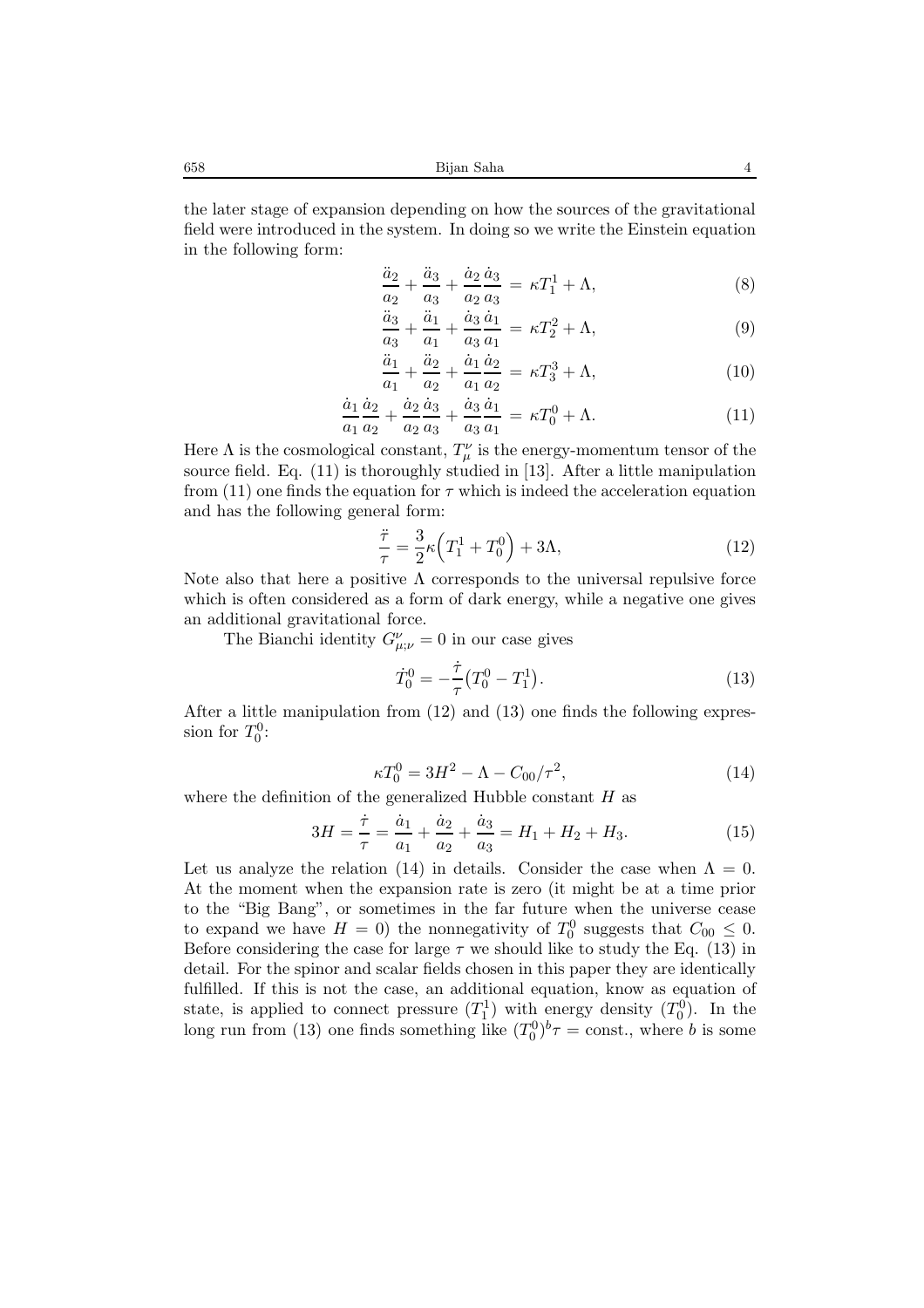constant (in case of perfect fluid  $b = 1 + \zeta$ ). Thus we see that the energy density of the source field introduced into the system as above decreases with the growth of  $\tau$ . Now if we consider the case when  $\tau$  is big enough for  $T_0^0$  to be neglected, from (14) we find

$$
3H^2 - \Lambda \to 0. \tag{16}
$$

On account of (15) from (16) one finds

$$
\tau \to \exp\left[\sqrt{3\Lambda} \, t\right].\tag{17}
$$

From (16) and (17) it follows that for  $\tau$  to be infinitely large,  $\Lambda \geq 0$ . In case of  $\Lambda = 0$  we find that beginning from some value of  $\tau$  the rate of expansion of the Universe becomes trivial, that is the universe does not expand with time. Whereas, for  $\Lambda > 0$  the expansion process continues forever. As far as negative  $\Lambda$  is concerned, its presence imposes some restriction on  $\tau$ , namely, there exists some upper limit for  $\tau$  (note that  $\tau$  is essentially nonnegative, i.e. bound from below). Thus we see that a negative  $\Lambda$ , depending on the choice of parameters can give rise to an oscillatory mode of expansion [13]. Thus we can conclude the following:

Let  $T^{\nu}_{\mu}$  be the source of the Einstein field equation;  $T^0_0$  is the energy density and  $T_1^1$ ,  $T_2^2$ ,  $T_3^3$  are the principal pressure and  $T_1^1 = T_2^2 = T_3^3$ . An ever*expanding BI Universe may be obtained if and only if the* Λ *term is positive (describes a repulsive force and can be viewed as a form of dark energy) and is introduced into the system as in* (11) *or if the source field introduced as a part of energy-momentum tensor behaves like a*  $\Lambda$  *term as*  $\tau \to \infty$ *.* 

It should be noted that the sources of the gravitational field such as spinor, scalar and electromagnetic fields, perfect or imperfect fluids, as well as dark energy such as quintessence, Chaplygin gas are introduced into the system as parts of the total energy-momentum tensor  $T^{\nu}_{\mu}$ . It is also known that the dark energy was introduced into the system to explain the late time acceleration of the Universe. To show that though the dark energy is introduced into the system as a part of total energy-momentum tensor, it still behaves like a  $\Lambda$  term as  $\tau \to \infty$ , we write them explicitly. The quintessence and Chaplygin gas are given by the following equation of states:

$$
p_q = w\varepsilon_q, \quad w \in [-1, 0], \tag{18}
$$

$$
p_c = -A/\varepsilon_c, \quad A > 0. \tag{19}
$$

Note that the energy densities of the quintessence and Chaplygin gas are related to  $\tau$  as [9]

$$
\varepsilon_q = \varepsilon_{0q}/\tau^{1+w}, \quad w \in [-1, 0], \tag{20}
$$

$$
\varepsilon_c = \sqrt{\varepsilon_{0c}/\tau^2 + A}, \quad A > 0. \tag{21}
$$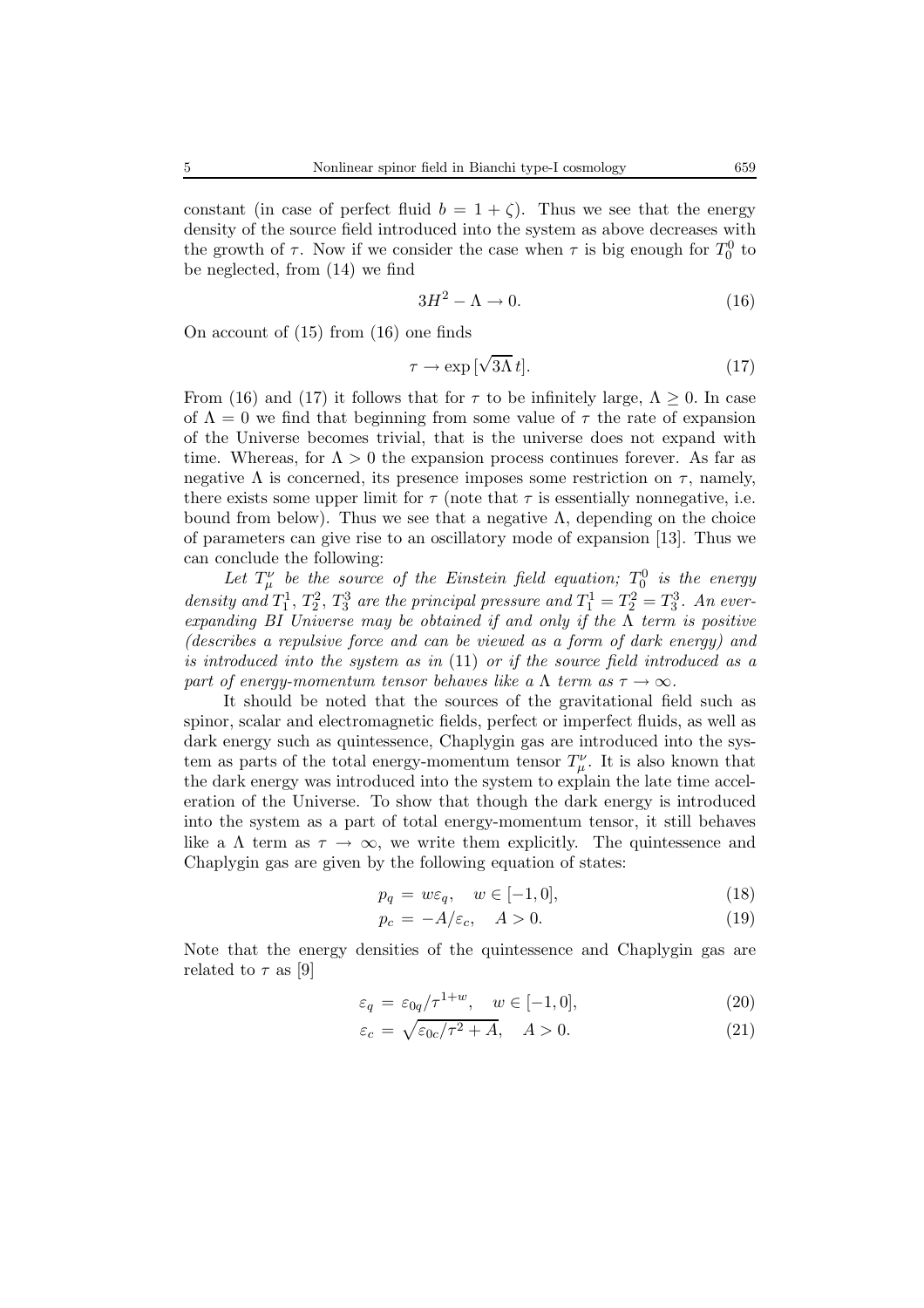From (21) and (19) follows that  $\varepsilon_c \to \sqrt{A}$  and  $p_c \to -\sqrt{A}$  as  $\tau \to \infty$ . In case of a quintessence, for  $w > -1$ , both energy density and pressure tend to zero as  $\tau$  tends to infinity. But for  $w = -1$  (sometimes known as phantom matter) we have  $\varepsilon_q \to \varepsilon_{0q}$  and  $p_q \to -\varepsilon_{0q}$  as  $\tau \to \infty$ . It means a quintessence with w = −1 and Chaplygin gas behave like a  $\lambda$  term when  $\tau \to \infty$  and hence can give rise to an ever expanding Universe.

Before solving the equation for  $\tau$  we have to write the components of the energy-momentum tensor of the source fields in details:

$$
T_0^0 = mS - F + \frac{1}{2}(1 + \lambda_1 F_1)\dot{\varphi}^2 + \varepsilon_{pf},
$$
  
\n
$$
T_1^1 = T_2^2 = T_3^3 = DS + GP - F - \frac{1}{2}(1 + \lambda_1 F_1)\dot{\varphi}^2 - p_{pf},
$$
\n(22)

where,  $\mathcal{D} = 2S dF/dI + \lambda_1 S \dot{\varphi}^2 dF_1/dI$  and  $\mathcal{G} = 2P dF/dJ + \lambda_1 P \dot{\varphi}^2 dF_1/dJ$ . In (22)  $\varepsilon_{pf}$  and  $p_{pf}$  are the energy density and pressure of the perfect fluid, respectively and related by the equation of state

$$
p_{pf} = \zeta \varepsilon_{pf}, \quad \zeta \in [0, 1]. \tag{23}
$$

Let us now study the equation for  $\tau$  in details and clarify the role of material field in the evolution of the Universe. For simplicity we consider the case when both F and  $F_1$  are the functions of  $I(S)$  only. We also set  $C = 1$ and  $C_0 = 1$ . Thanks to the spinor field equations and those for the invariants of the bilinear spinor form, the energy-momentum conservation law for the spinor field satisfied identically [13]. As a result the Eq. (13) now reads [13]

$$
\dot{\varepsilon} + \frac{\dot{\tau}}{\tau} (\varepsilon + p) = 0. \tag{24}
$$

In view of (23) from (24) for the energy density and pressure of the perfect fluid one finds

$$
\varepsilon_{pf} = \frac{\varepsilon_0}{\tau^{1+\zeta}}, \quad p_{pf} = \frac{\zeta_0 \varepsilon_0}{\tau^{1+\zeta}}.
$$

Further we set  $\varepsilon_0 = 1$ . Assume that  $F = \lambda S^q$  and  $F_1 = S^r$  where  $\lambda$  is the self-coupling constant. As it was shown in [13], the spinor field equation, more precisely the equations for bilinear spinor forms, in this case gives  $S = C_0/\tau$ . Then setting  $C_0 = 1$  for the energy density and the pressure from (22) we find

$$
T_0^0 = \frac{m}{\tau} - \frac{\lambda}{\tau^q} + \frac{\tau^{r-2}}{2(\lambda_1 + \tau^r)} + \frac{1}{\tau^{1+\zeta}} \equiv \varepsilon
$$
  

$$
T_1^1 = \frac{(q-1)\lambda}{\tau^q} - \frac{[(1-\tau)\lambda_1 + \tau^r]\tau^{r-2}}{2(\lambda_1 + \tau^r)^2} - \frac{\zeta}{\tau^{1+\zeta}} \equiv p.
$$
 (25)

Taking into account that  $T_0^0$  and  $T_1^1$  are the functions of  $\tau$  only, Eq. (12) can now be presented as

$$
\ddot{\tau} = \mathcal{F}(q_1, \tau), \tag{26}
$$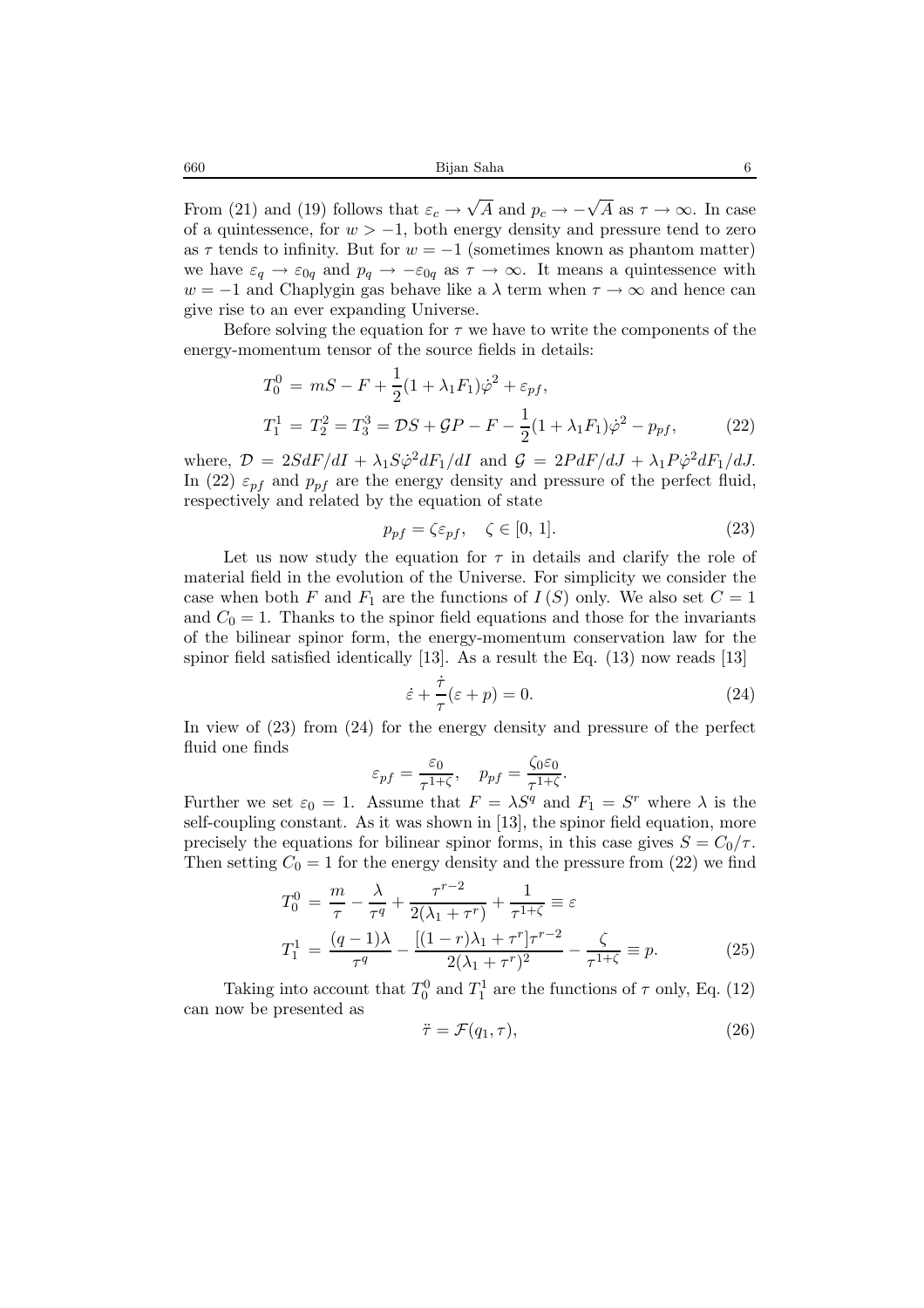where we define

$$
\mathcal{F}(q_1, \tau) = (3/2)\kappa \left( m + \lambda (q - 2)\tau^{1 - q} + \lambda_1 r \tau^{r - 1} / 2(\lambda_1 + \tau^r)^2 + (1 - \zeta) / \tau^{\zeta} \right), (27)
$$

where  $q_1 = {\kappa, m, \lambda, \lambda_1, q, r, \zeta}$  is the set of problem parameters. Eq. (26) allows the following first integral:

$$
\dot{\tau} = \sqrt{2[E - \mathcal{U}(q_1, \tau)]} \tag{28}
$$

where we denote

$$
\mathcal{U}(q_1,\tau) = -\frac{3}{2} \Big[ \kappa \Big( m\tau - \lambda/\tau^{q-2} - \lambda_1/2(\lambda_1 + \tau^r) + \tau^{1-\zeta} \Big) \Big]. \tag{29}
$$

From a mechanical point of view Eq. (26) can be interpreted as an equation of motion of a single particle with unit mass under the force  $\mathcal{F}(q_1, \tau)$ . In (28) E is the integration constant which can be treated as energy level, and  $\mathcal{U}(q_1, \tau)$ is the potential of the force  $\mathcal{F}(q_1, \tau)$ . We solve the Eq. (26) numerically using Runge-Kutta method. The initial value of  $\tau$  is taken to be a reasonably small one, while the corresponding first derivative  $\dot{\tau}$  is evaluated from (28) for a given E.

Let us go back to the Eq. (26). In view of (27) one sees,  $\ddot{\tau} \rightarrow (3/2)\kappa m > 0$ as  $\tau \to \infty$ , i.e., if  $\ddot{\tau}$  is considered to be the acceleration of the BI Universe, then the massive spinor field essentially can be viewed as a source for ever lasting acceleration. Note that it does not contradicts our previous statement about the role of energy-momentum tensor on ever expanding Universe, since the spinor field satisfies the Bianchi identity identically.

Now a few words about considering  $\ddot{\tau}$  as acceleration. The Einstein equations for the FRW model read

$$
2\frac{\ddot{a}}{a} + \left(\frac{\dot{a}}{a}\right)^2 = \kappa T_1^1,\tag{30}
$$

$$
3\left(\frac{\dot{a}}{a}\right)^2 = \kappa T_0^0. \tag{31}
$$

From (31) one finds

$$
\frac{\ddot{a}}{a} = -\frac{\kappa}{6}(T_0^0 - 3T_1^1),\tag{32}
$$

The equation (32) is known as the acceleration equation. In analogy for the BI Universe from (11) we can write

$$
\frac{\ddot{a}_1}{a_1} + \frac{\ddot{a}_2}{a_2} + \frac{\ddot{a}_3}{a_3} = -\frac{\kappa}{2} (T_0^0 - 3T_1^1),\tag{33}
$$

and declare it as acceleration equation. Though setting  $a_1 = a_2 = a_3$  we recover the original definition, hardly it will be helpful in our case. So in BI Universe we assume  $\ddot{\tau}$  be the acceleration and Eq. (12) be the acceleration equation.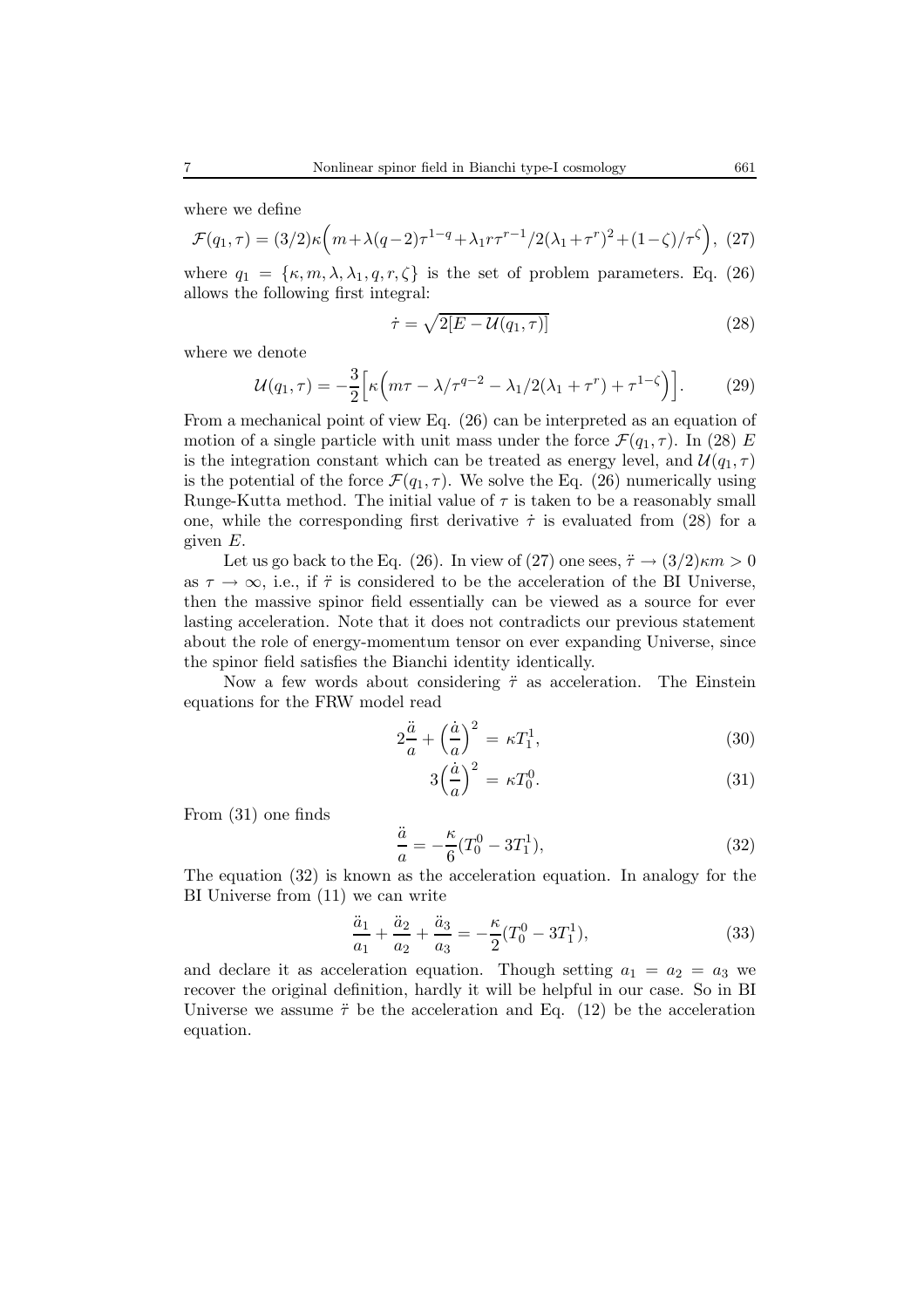662 Bijan Saha 8

Let us now define the deceleration parameter. In FRW cosmology the deceleration parameter has the form

$$
d_{\text{frw}} = -\frac{a\ddot{a}}{\dot{a}^2} = -\left[1 + \frac{\dot{H}_{\text{frw}}}{H_{\text{frw}}}\right] = \frac{d}{dt}\left(\frac{1}{H_{\text{frw}}}\right) - 1,\tag{34}
$$

where  $H_{\text{frw}} = \dot{a}/a$  is the Hubble parameter for FRW model. In analogy we can define a deceleration parameter as well. If we define the generalized deceleration parameter in the following way:

$$
d = -\left[1 + \frac{\dot{H}_1 + \dot{H}_2 + \dot{H}_3}{H_1^2 + H_2^2 + H_3^2}\right],\tag{35}
$$

where  $H_i = \dot{a}_i/a_i$ , then the standard deceleration parameter is recovered at  $a_1 = a_2 = a_3$ . But is this case the definition for acceleration adopted here is no longer valid. So we switch to the second choice and following Belinchon and Harko *et. al.* [18, 19] define the generalized deceleration parameter as

$$
d = \frac{d}{dt} \left( \frac{1}{3H} \right) - 1 = -\frac{\tau \ddot{\tau}}{\dot{\tau}^2}.
$$
 (36)

After a little manipulation in view of (11) and (14) the deceleration parameter can be presented as

$$
d = -\frac{\kappa}{2} \frac{(T_1^1 + T_0^0)\tau^2}{\kappa T_0^0 \tau^2 + C_{00}}.
$$
\n(37)

Let us now go back to Eqs.  $(26)$ ,  $(27)$ ,  $(28)$  and  $(29)$ . As one sees, the positivity of the radical imposes some restriction on the value of  $\tau$ , namely in case of  $\lambda > 0$  and  $q \geq 2$  the value of  $\tau$  cannot be too close to zero at any space-time point. It is clearly seen from the graphical view of the potential (Fig. 1). Thus we can conclude that for some special choice of problem



Fig. 1 – View of the potential  $\mathcal{U}(\tau)$  for  $\lambda > 0$ .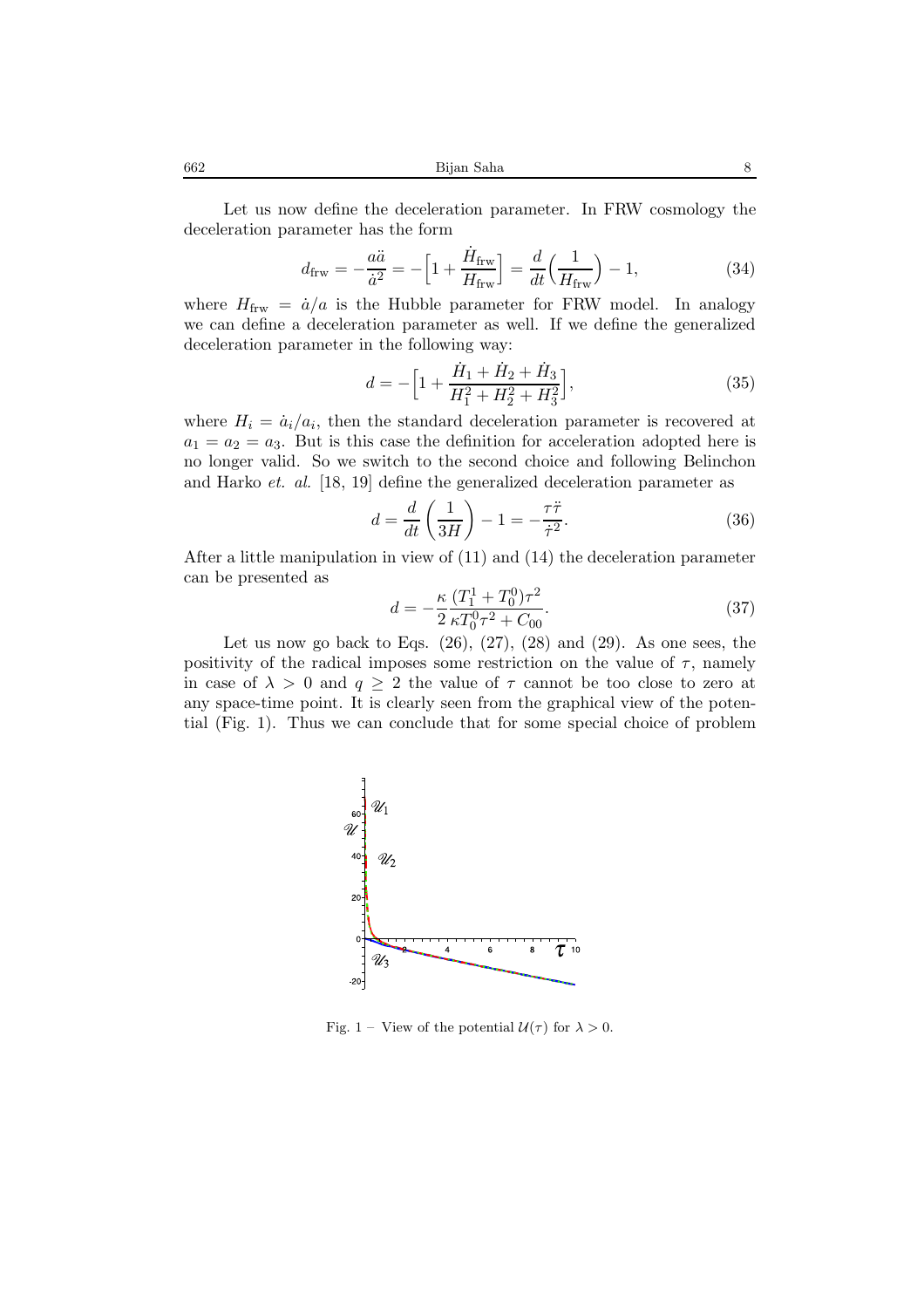parameters the introduction of nonlinear spinor field given by a self-action provides singularity-free solutions. As it was shown in [13] the regular solution is obtained only at the expense of broken dominant-energy condition in the Hawking-Penrose theorem.

*If, in an eigentetrad of*  $T_{\mu\nu}$ ,  $\varepsilon$  *denotes the energy density and*  $p_1$ ,  $p_2$ ,  $p_3$ *denote the three principal pressure, then the dominant energy condition can be written as* [20]:

$$
\varepsilon + \sum_{\alpha} p_{\alpha} \ge 0; \tag{38}
$$

$$
\varepsilon + p_{\alpha} \ge 0, \quad \alpha = 1, 2, 3. \tag{39}
$$

The dominant energy condition for the BI metric can be written in the form:

$$
T_0^0 \ge T_1^1 a_1^2 + T_2^2 a_2^2 + T_3^3 a_3^2,\tag{40}
$$

$$
T_0^0 \ge T_1^1 a_1^2,\tag{41}
$$

$$
T_0^0 \ge T_2^2 a_2^2,\tag{42}
$$

$$
T_0^0 \ge T_3^3 a_3^2. \tag{43}
$$

In Fig. 2 we plot the potential for a negative  $\lambda$ . As one sees, in the vicinity of  $\tau = 0$  there exists a bottomless potential hole. As one sees, if in case of a self-action the initial value of  $\tau$  is too close to zero and the constant E is less than  $\mathcal{U}_{\text{max}}$  (the maximum value of the potential in presence of a self-action), the Universe will never come out of the hole.



Fig. 2 – View of the potential  $\mathcal{U}(\tau)$  for  $\lambda > 0$ .

For numerical solutions we set  $\kappa = 1$ , spinor mass  $m = 1$ , the power of nonlinearity we choose as  $q = 4$ ,  $r = 4$  and for perfect fluid we set  $\zeta = 1/3$ that corresponds to a radiation. We also set  $C_{00} = -0.001$  and  $E = 10$ . The initial value of  $\tau$  is taken to be  $\tau_0 = 0.4$ . The coupling constant is chosen to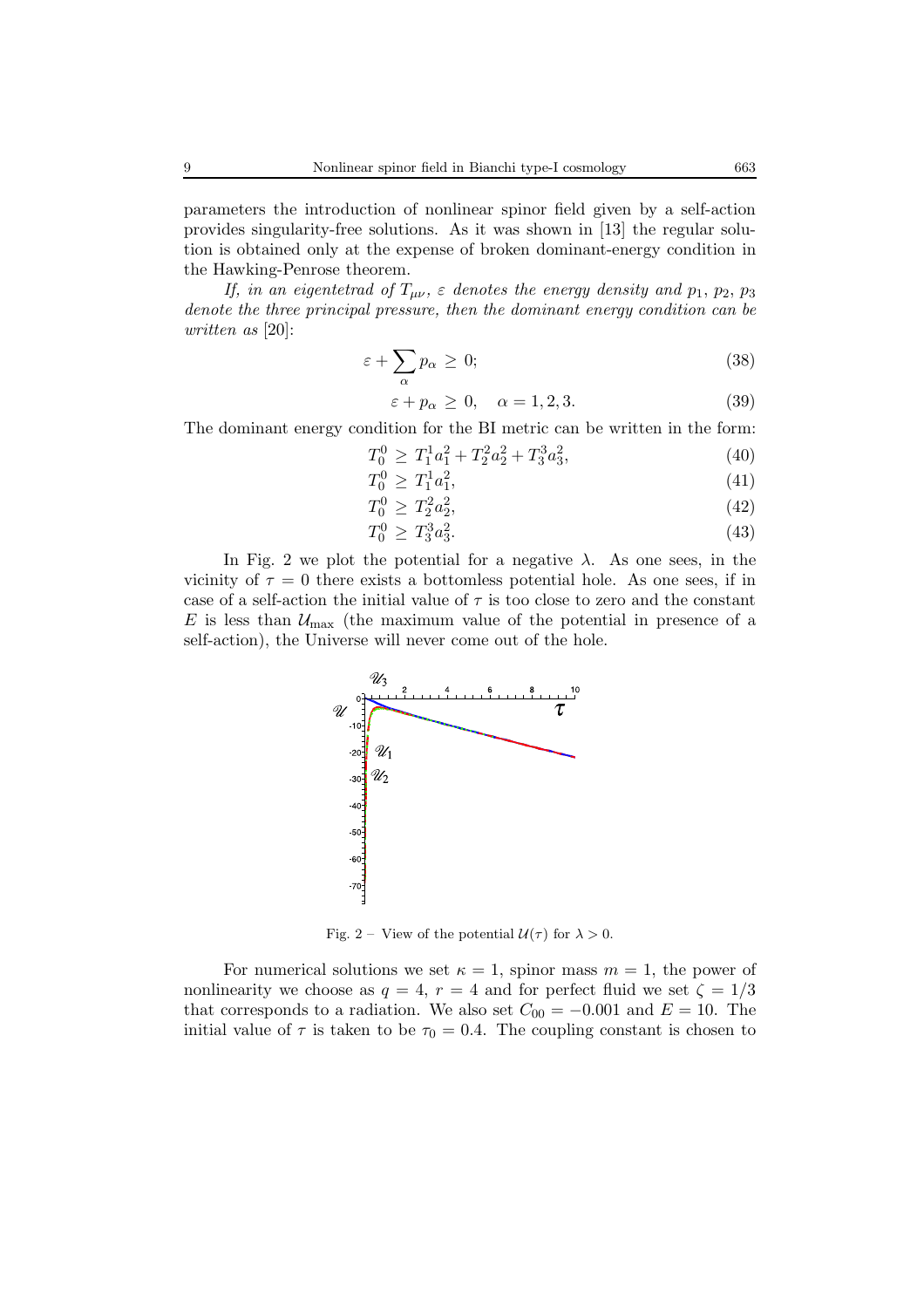be  $\lambda_1 = 0.5$ , while the self coupling constant is taken to be either  $\lambda = 0.5$  or  $\lambda = -0.5$ . Here, in the figures we use the following notations:

- 1 corresponds to the case with self-action and interaction;
- 2 corresponds to the case with self-action only;
- 3 corresponds to the case with interaction only.

As one sees from Fig. 1, in presence of a self-action of the spinor field with a positive  $\lambda$ , there occurs an infinitely high barrier as  $\tau \to 0$ , it means that in the case considered here  $\tau$  cannot be trivial [if treated classically, the Universe cannot approach to a point unless it stays at an infinitely high energy level]. Thus, the nonlinearity of the spinor field provided by the selfaction generates singularity-free evolution of the Universe. But, as was already mentioned, this regularity can be achieved only at the expense of dominant energy condition in Hawking-Penrose theorem. It is also clear that if the nonlinearity is induced by a scalar field,  $\tau$  may be trivial as well, thus giving rise to space-time singularity. Note that cases in presence of a  $\Lambda$  term are thoroughly studied in [13, 14]. It was shown that introduction of a positive  $Λ$  just accelerates the speed of expansion, whereas, a negative  $Λ$  depending of the choice of E generates oscillatory or non-periodic mode of evolution. Note also that the regular solution obtained my means of a negative  $\Lambda$  in case of interaction does not result in broken dominant energy condition [14].

In the Figs. 3 and 4 we illustrate the acceleration of the Universe for positive and negative  $\lambda$ , respectively. As one sees, in both cases we have decreasing acceleration that tends to  $(3/2)\kappa m$  as  $\tau \to \infty$ .



Fig. 3 – Acceleration of the Universe corresponding to a positive  $\lambda$ .

The Figs. 3 and 4 show the accelerated mode of expansion of the Universe. As one sees, the acceleration is decreasing with time. Depending of the choice of nonlinearity it undergoes an initial deceleration phase. It is also seen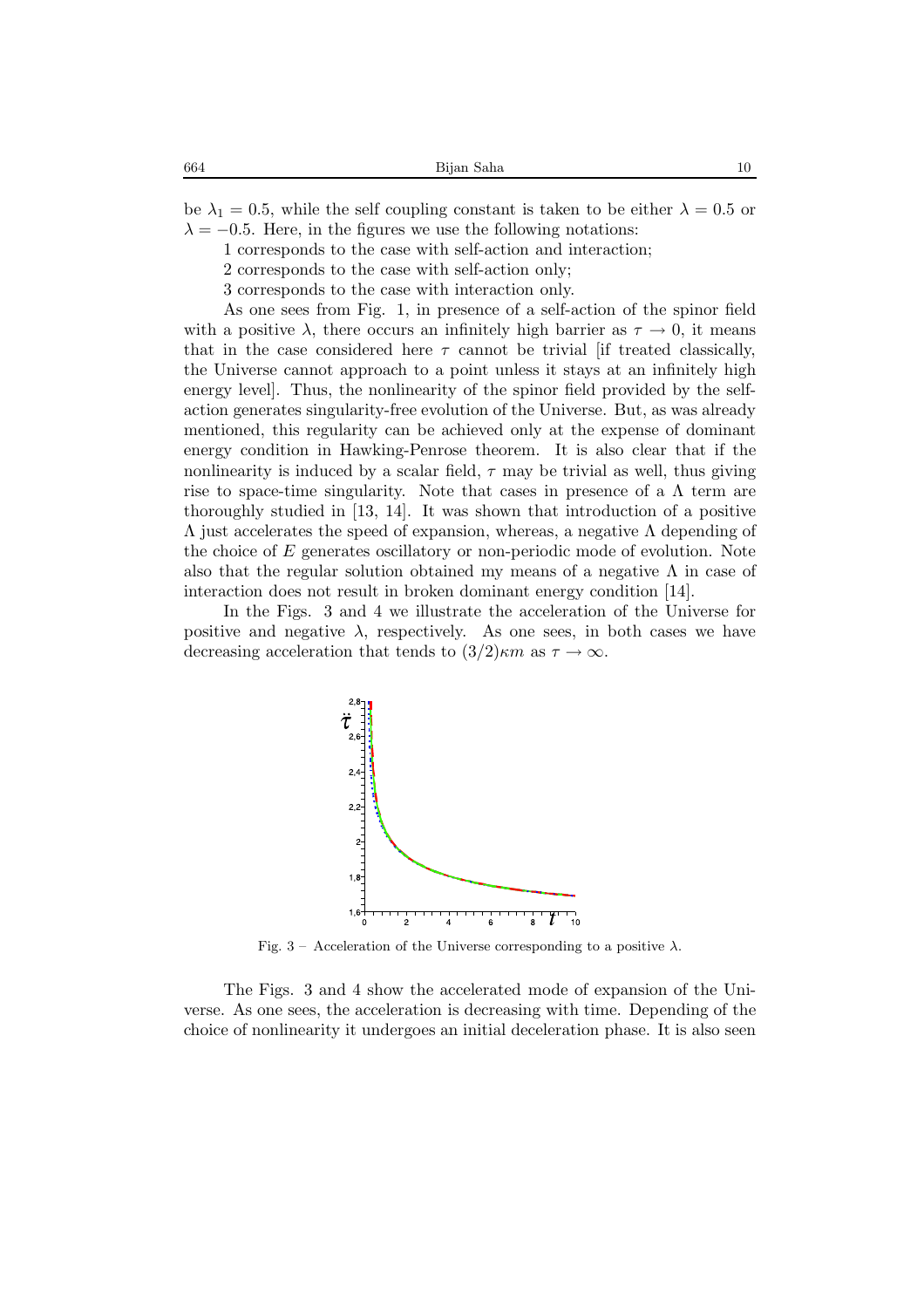

Fig. 4 – Acceleration of the Universe in case of a negative  $\lambda$ .

that the nonlinear term plays proactive role at the initial stage while at the later stage spinor mass is crucial for the accelerated mode of expansion.

## 4. **CONCLUSION**

We considered a system of interaction nonlinear spinor and scalar fields within the scope of a BI cosmological model filled with perfect fluid. The spinor field nonlinearity gives rise to an effective negative pressure in the course of evolution. Comparison of the effective pressure of the nonlinear spinor field with that of a dark energy given by a quintessence or Chaplygin gas leads us to conclude that the spinor field can be seen as an alternative to the dark energy able to explain the acceleration of the Universe. It was shown that the nonlinear spinor term is proactive at the early stage of the evolution and essentially accelerates the process of evolution, while at the later stage of evolution the spinor mass holds the key. Given the fact that *neutrino* is described by the spinor field equation and it too possesses mass (though too small but nonzero), the presence of huge number of neutrino in the Universe can be seen as one of the possible factor of the late time acceleration of the Universe. It was also shown that for some specific choice of parameters it is possible to construct singularity-free model of the Universe, but this regularity results in the broken dominant energy condition of the Hawking-Penrose theorem.

#### REFERENCES

2. Sahni, V., *Dark Matter and Dark Energy*, astro-ph/0403324.

<sup>1.</sup> Padmanabhan, T., Phys. Rep., **380**, 235 (2003).